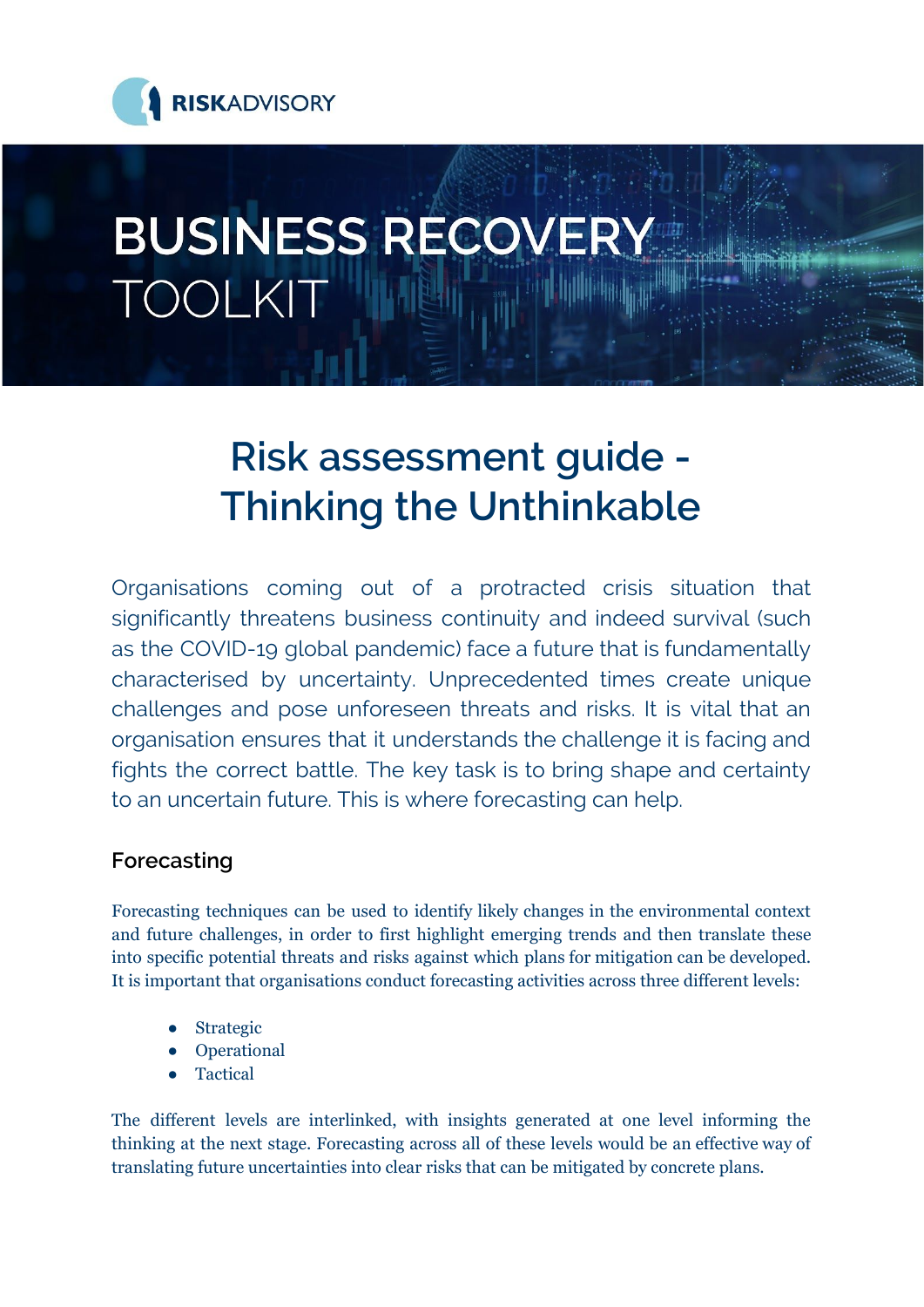### **Strategic – describing the challenge landscape**

The first part of the process is to conduct horizon scanning exercises to analyse the environment in order to identify emerging trends and uncertainties. The timescale for this exercise should be from one to three years. Forecasting at this level would involve structured brainstorming exercises to translate these environmental trends into specific challenges and indeed opportunities. The process if straightforward and involves generating emerging trends or issues across different domains:

- **P**olitical
- **E**conomic
- **S**ocial
- **T**echnological
- **L**egal
- **E**nvironmental

Where applicable, Military, Demographics and Ethical could be added to this list. Once a long list of possible emerging trends has been identified, these are then prioritised according to Likelihood and Impact. Trends and emerging issues that score highly for both likelihood and impact should be prioritised and included in the next (operational) level of forecasting. The output from these exercises provide a framework for the challenges that need to be analysed at the operational level.

#### **Operational – defining the threat framework**

Once the emergent challenges had been identified at the strategic level, forecasting at this level would utilise scenario development exercises to develop the strategic challenges into a clear set of threats. The exercise follows a number of clear steps:

- Define the challenge in terms of a specific forecasting question such as "what will the future market look like in 12 months' time?"
- Brainstorm the factors that will contribute to and shape the anticipated future (these should be stated in a neutral manner, such as 'health of international market')
- Select the five or six factors that seem most critical
- Put a 'value' to the neutrally stated factor by making an assumption about how it will develop over the timeframe in question ('international market is severely reduced due to problems with transport infrastructure')
- Define the impact of this assumption on the forecasting question ('international market shrinks to 25% of pre-crisis state due to international customers' inability to import products')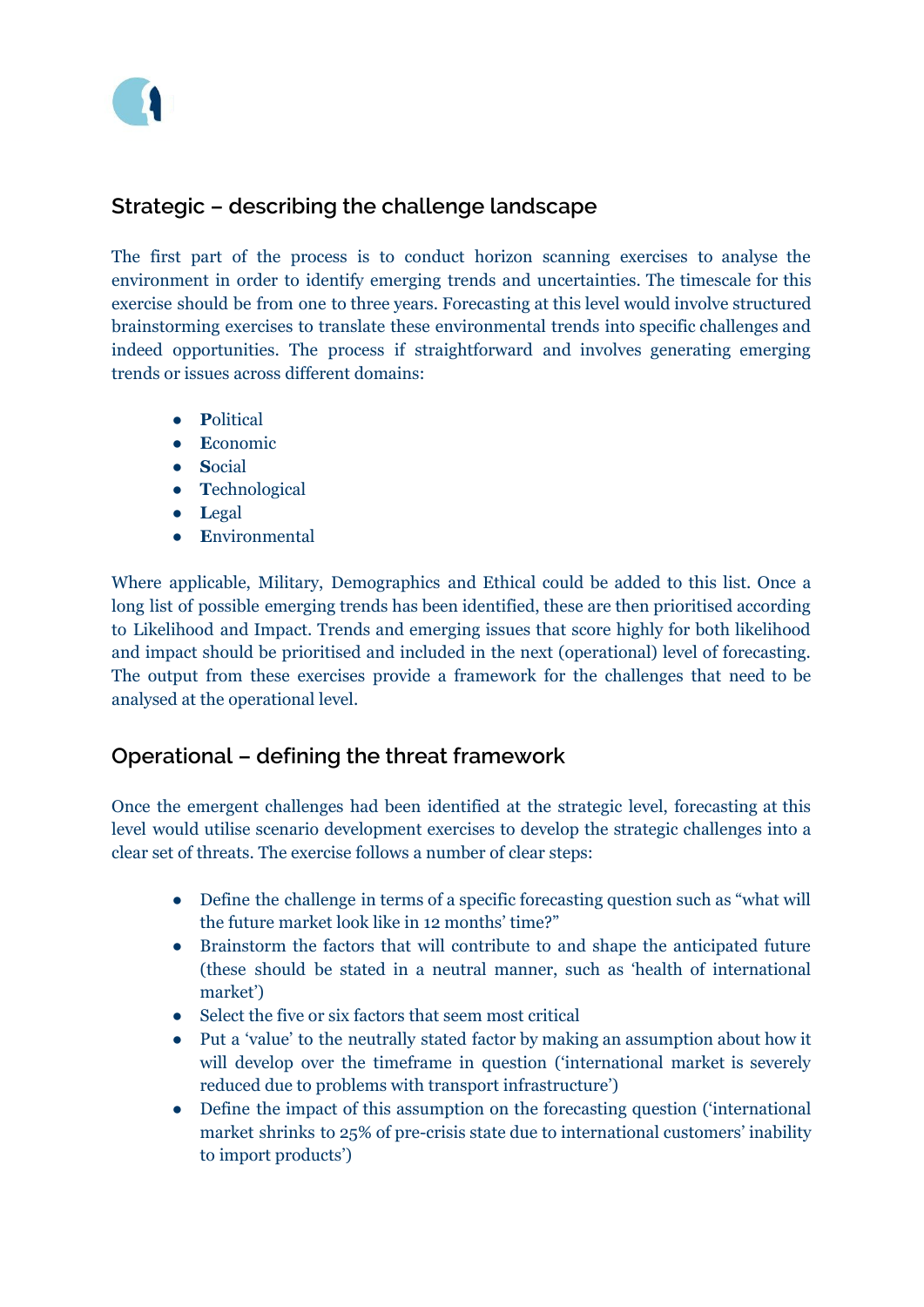

The timescale for this activity should be between six and twelve months; the output provides a structured threat framework of specific issues that require focussed attention at the tactical planning level.

#### **Tactical – generating risk registers**

Focusing on the threat framework, forecasting at this level involves predictive analysis of the operational-level threats in order to identify the specific risks that these threats pose to the organisation. A couple of key principles should be followed when conducting this analysis:

- Beware of the tendency to focus on your own perspective (the Inside view)
- Factoring in the outside view gives more predictive power

It is important, therefore, to consider the problem by:

- First taking the **outside view**: is there any historical precedence or base rate against which a comparison can be made?
- Then take the **inside view**: what are the unique details of the current situation that make it different from the analogous situation?

When thinking about these issues, it is also important to guard against a number of judgement heuristics or cognitive biases, such as:

- **Belief perseverance**: the tendency to believe something in the face of contradictory evidence; to under-react to new information
- **Confirmation bias**: to uncritically accept information that is in accordance with a firmly held belief; to dismiss contradictory evidence

In these instances, it is vital to seek contrary evidence that challenges assumptions and beliefs. The timescale for this forecasting activity should be up to six months; the output are forecasts of specific issues that form a focussed risk register that drives the development of contingency plans to mitigate the risk identified.

#### **Red Teaming**

Once a specific set of risks have been identified, a final and necessary step is to Red Team the risk mitigation plans. Red Teaming exercises, such as Premortem Analysis helps to stress test plans and identify potential areas of weakness. The process is quite simple:

- Assume that the plan has failed
- Describe what death looks like, define the symptoms of death
- Brainstorm the likely 'causes of death'